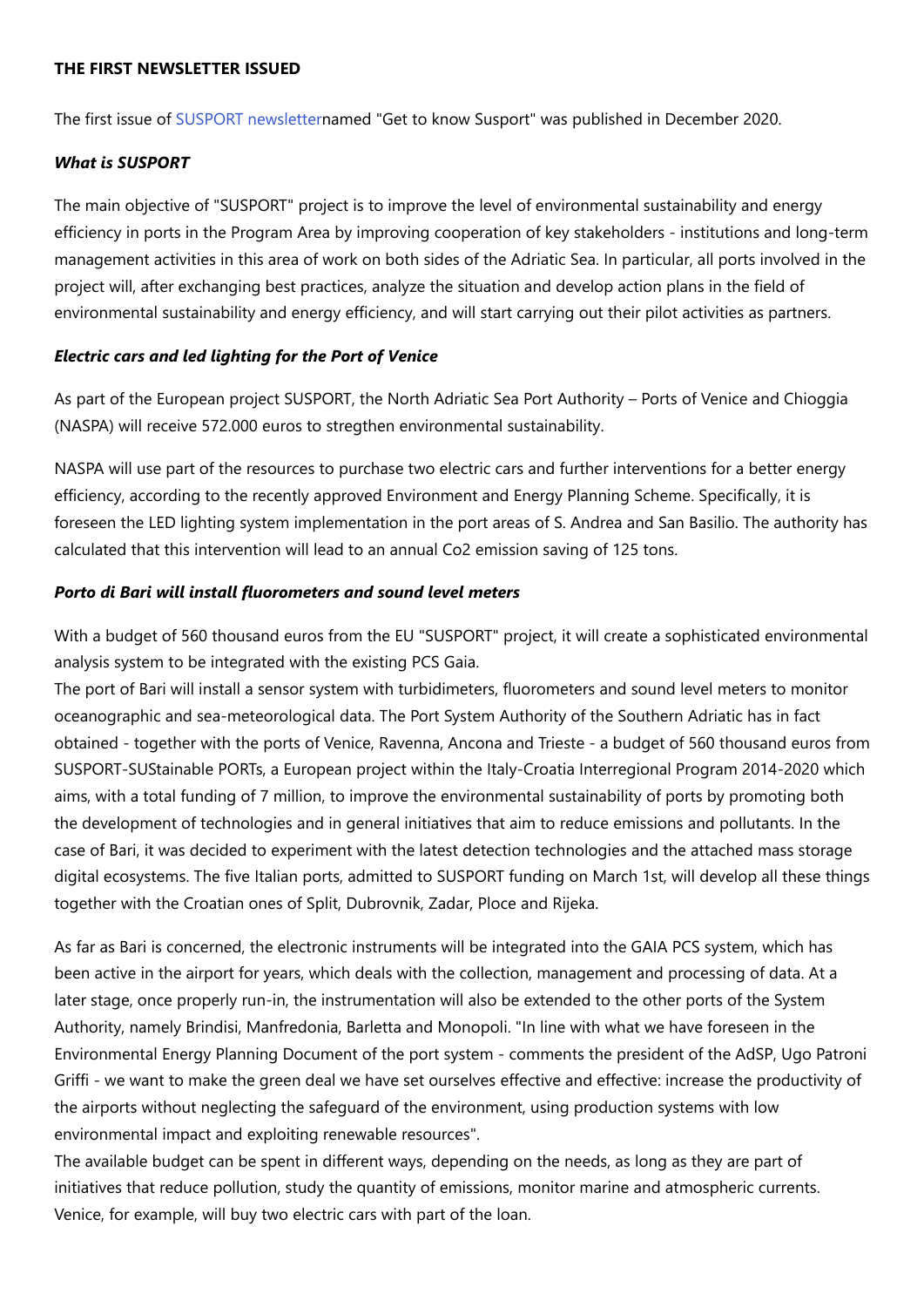The port of Trieste will deepen the studies already carried out as part of the carbon footprint for the system port of reference which includes Monfalcone, will replace the lighting systems of the public areas of the port with LED systems and will purchase an electric car, in synergy with the activities that the institution is in realizing in the same areas, thanks to other European projects.

### *Ravenna, half a million for a greener port*

Specifically, in Ravenna, the Port Authority will be able to benefit from 572,000 euros, with which it will carry out three projects entirely funded by Europe. The first consists of a study on the use of "cold ironing" technology (electrified dock) to meet the energy needs of ships parked at the cruise terminal of Porto Corsini and at the ferry terminal. Normally ships at the mooring they keep the engines running to keep the air conditioning system running air supply, emergency equipment, kitchens and, in the case of cruise ships, to power the passenger cabins. The second project concerns the installation of a photovoltaic system on special canopies covering the parking spaces of the parking lot of the Port Authority headquarters which it will enable the generation of energy to power electric cars.

Finally, two electric cars will be purchased with the community contribution for the organization of Via Antico Squero for activities within the port area. "This new European contribution is the testimony of the commitment of the Port Authority ad implement the roadmap drawn up with the 'Ravenna GREEN PORT' program for development sustainable development of the Port of Ravenna", commented the President of the AdSP Daniele Rossi.

"In recent months - continues Rossi - we have approved the 'Energy Planning Document and Environmental ', as required by the regulations on environmental protection in the port area, which defines strategic guidelines for the implementation of specific measures in order to improve energy efficiency and to promote the use of renewable energy in the port area. The actions that we will be able to achieve thanks to the SUSPORT project, they go precisely in the direction of reaching in the coming months some of the objectives we have set ourselves in this important document."

# *Ancona - New funds allocated by the EU for the Port*

The main theme of the Susport project, for the port of Ancona, will be the reduction of emissions from ships during the stop in the port, also investigating the new opportunities related to the autonomous power supply of ships and from the quay. A project consistent with the commitment to reduce emissions from ships launched in 2019 with the Ancona Blue Agreement which involved almost all the ferry companies of the port and the Port Authority of Ancona, and Pia in collaboration with the Region Marche and the Municipality of Ancona. Susport will support the investments of the ferry companies and the Port System Authority to reduce emissions in the port beyond the terms of the law and prepare their ships for the zero emissions target when parked. Similarly, all the infrastructural needs of the port in this field will be studied.

Another important dimension of the project is energy saving. In the ports of Ancona and Ortona, work will be carried out on the lighting systems by introducing LED technology, thus reducing consumption and the related environmental footprint of the ports. Fundamental, for this second action, is the coordination with the Development Agency, a special company of the Chieti-Pescara Chamber of Commerce, project partner who will take care of the intervention on the port of Ortona.

# *The pilot activities of the partners from the Dubrovnik-Neretva County*

Pilot activities include changes in the port authorities of Ploče and Dubrovnik, and through the project the port authority of Ploče will replace the existing lighting in the port area with LED lighting, install protective barriers